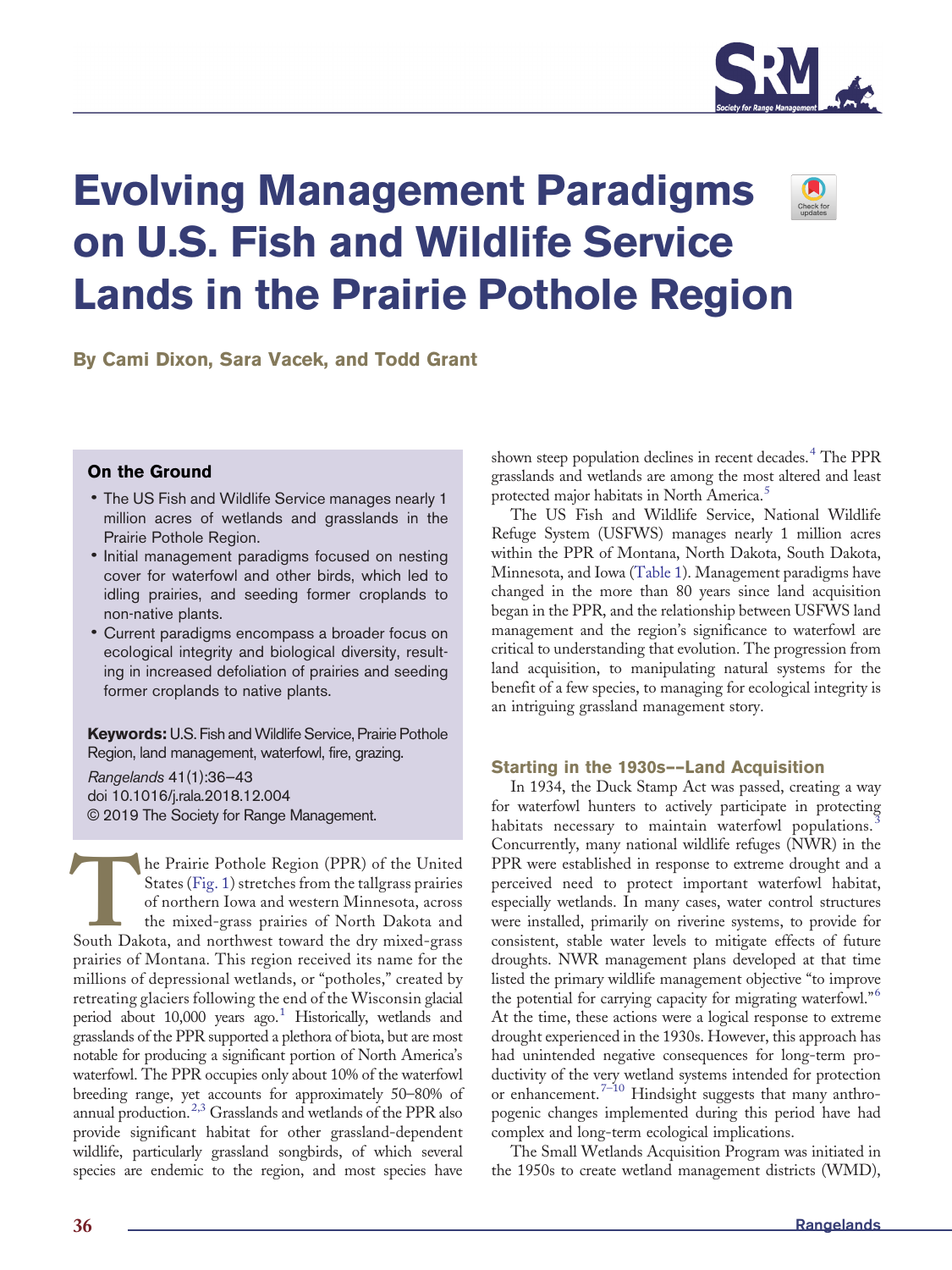<span id="page-1-0"></span>

Figure 1. The boundary (in blue) of the Prairie Pothole Region of the United States.

allowing the purchase of waterfowl production areas (WPA) under the amended Duck Stamp Act of 1958. Each WMD encompasses a multicounty area that includes many noncontiguous WPA tracts ranging in size from  $\leq 40$  acres to  $\geq 3,000$ acres. USFWS manages WPAs for the benefit of waterfowl, other migratory birds, threatened and endangered species, and resident wildlife. Most WPAs are open to public hunting. WPAs were initially purchased to save wetlands from various threats, particularly drainage. Ironically, during the 1950s to1960s, drainage of prairie pothole wetlands was subsidized by the US Department of Agriculture to increase cropland production[.](#page-5-0)[3,11](#page-5-0) Although millions of acres of grassland were converted to cropland following Euro-American settlement of the region, significant grassland acres remained on the landscape, mostly as private rangeland and hayland. As such, initiatives aimed at acquiring and protecting wetlands appeared reasonable, at least in terms of promoting waterfowl conservation. Little emphasis was placed on management of the uplands that were purchased adjacent to wetlands on WPAs.

Table 1. Number of units and area of national wildlife refuges and waterfowl production areas managed by the USFWS, by state, in the Prairie Pothole Region

| <b>State</b> | <b>Number of units</b> | <b>Acres</b> |
|--------------|------------------------|--------------|
| lowa         | 181                    | 34,858       |
| Minnesota    | 1,151                  | 254,741      |
| Montana      | 95                     | 94,547       |
| North Dakota | 1,448                  | 408,214      |
| South Dakota | 794                    | 186,804      |
| <b>Total</b> | 3,669                  | 979,164      |

The vast majority of WPAs were acquired during the 1960s and early 1970s. Simultaneously, private land contracts that were enrolled in the Soil Conservation Service's (now the Natural Resources Conservation Service) Soil Bank Program (precursor to the Conservation Reserve Program) were expiring. This provided the impetus for USFWS to also acquire expiring Soil Bank era grasslands to prevent conversion back to cropland. Land acquisition consumed the time and attention of USFWS employees at the time, leaving little opportunity to think about grassland management on these WPAs.

# Starting in the 1960s—Dense Nesting Cover and Rest are Best

Managers desired to make waterfowl habitat more productive and sustainable over the long term, which required an increased knowledge of waterfowl ecology for implementation. In the 1960s, Northern Prairie Wildlife Research Center (NPWRC; Jamestown, North Dakota) was created, where research efforts focused on waterfowl ecology in the PPR, especially on increasing waterfowl production on NWRs and WPAs[.](#page-6-0) $^{11}$  $^{11}$  $^{11}$  A significant body of waterfowl literature both on waterfowl breeding biology and habitat relationships was produced between the 1960s and 1980s by NPWRC researchers. Many of these researchers received notoriety for their expertise and study findings, so much so that wildlife managers sometimes utilized the information before more substantive evidence could be developed or broader implications could be considered. This may have limited the ability of USFWS managers to recognize and develop a broader ecological-based focus for managing grasslands and wetlands.

NPWRC researchers documented several associations between upland nesting birds and vegetation structure, especially for waterfowl; grasslands that were tall and dense had significantly higher nest densities than those composed of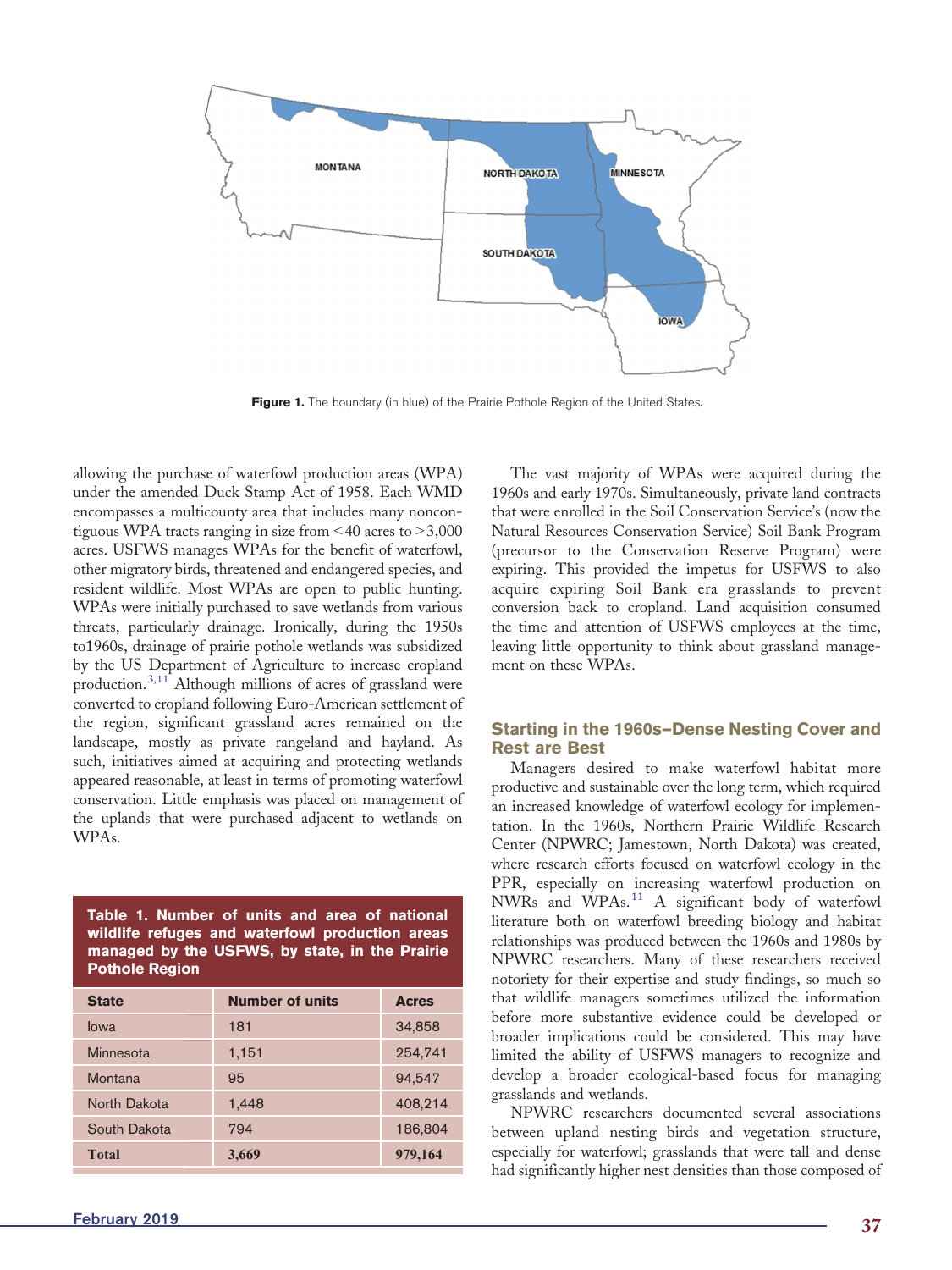short and sparse cover (reviewed in Naugle et al[.](#page-6-0)<sup>12</sup>). Early research strove to identify an optimal seed mixture useful both for reclaiming former cropland tracts and for increasing waterfowl production on lands enrolled in farm programs (e.g., Soil Bank Program, Cropland Adjustment Program) a[n](#page-6-0)d on NWRs and WPAs. Duebbert and Lokemoen<sup>[13](#page-6-0)</sup> and Duebbert an[d](#page-6-0) Kantrud<sup>[14](#page-6-0)</sup> determined that an easily established vegetative cover of cool-season introduced grasses (e.g., smooth brome [*Bromis inermis*])] and legumes (e.g., alfalfa [*Medicago sativa*])] provided an attractive and relatively secure nesting cover for upland nesting ducks in the PPR. Waterfowl nest densities were higher in this tall, dense cover compared with other covers such as native prairie (no previous cropping history; shorter cover) and smooth brome monocultures (stands become short and sparse with age)[.](#page-6-0)<sup>[13](#page-6-0)</sup> The intent was to provide for quick vegetative establishment, with early spring green-up concurrent with the duck nest initiation period. Most of the lands included in farm programs were seeded to these mixtures and were idled for the contract duration (i.e., 10 years). This seed mix became known as "Dense Nesting Cover" (DNC). USFWS managers in the PPR seeded many thousands of acres of this cover across the landscape. By the 1980s the principal species planted as part of this seed mixture were introduced plants including: tall wheatgrass (Thinopyrum ponticum), intermediate wheatgrass (Thinopyrum intermedium), alfalfa, and yellow sweet clover (*Melilotus officinalis*)[.](#page-6-0)<sup>[15](#page-6-0)</sup> These DNC stands remained primarily idle (i.e., little to no grazing, burning, or haying), except during drought periods when they were released as emergency forage for livestock operations.

USFWS managers embraced the information generated from DNC studies, which supported idling grasslands to produce consistently taller and denser cover attractive to nesting ducks, prairie grouse, and other game species[.](#page-6-0)<sup>[13,14](#page-6-0)</sup> This idling paradigm gradually was applied to all grassland types including native prairies. Similar to DNC, native prairies that were deferred from defoliation practices such as grazing and haying had higher nest densities than recently grazed or hayed tracts[.](#page-6-0)<sup>[16,17](#page-6-0)</sup> Managers believed that idle prairies would provide attractive early nesting cover via tall and dense vegetation structure during nest initiation in early spring. Kirsc[h](#page-6-0)<sup>[18](#page-6-0)</sup> was among the first to advocate discontinuation of practices that removed grassland plant cover because duck nesting was expected to be lower compared with grasslands that were idled. This rest-dominated management philosophy lasted into the 1990s, echoed at that time by Kruse and Bowen[,](#page-6-0) $^{17}$  $^{17}$  $^{17}$  who stated that, "manipulations (grazing, fire, or grazing and fire) we studied were detrimental to most species of upland-nesting waterfowl, at least in some years."

Historically, managers had clear perceptions regarding cattle grazing and haying and the effects on waterfowl and other game species. Annual, season-long grazing or yearly haying occurred regularly on NWRs acquired in the 1930s. These grasslands did not provide optimal habitat for many wildlife species, and concerns were particularly noteworthy when idle grasslands were contrasted with overgrazed pastures common on private land. During the droughts of the 1930s,

Bossenmaie[r](#page-6-0)<sup>[19](#page-6-0)</sup> noted that excessive grazing negatively affected waterfowl breeding areas, and overgrazed pastures were less beneficial to waterfowl than idled cover. On Benson WMD (now part of the Morris WMD, Minnesota), managers observed, "extreme over-grazing of the land prior to the Government's purchase has been the rule. This makes it necessary to defer grazing until the pasture land is rehabilitated.["](#page-6-0)<sup>[20](#page-6-0)</sup> Kirsch et al[.](#page-6-0)<sup>[16](#page-6-0)</sup> noted that on Arrowwood NWR (Pingree, North Dakota), prairie chickens no longer occurred because of "unsuitable habitat brought on by fire protections and annual grazing." Grant and  $Murphy<sup>21</sup>$  $Murphy<sup>21</sup>$  $Murphy<sup>21</sup>$  $Murphy<sup>21</sup>$  $Murphy<sup>21</sup>$ documented some efforts beginning in the 1950s to reduce cattle presence on NWRs in North Dakota, noting that by the mid-1980s, total acreage annually grazed on J. Clark Salyer NWR (Upham, North Dakota) was 85–90% less than what was grazed during the 1960s.

Annual or inappropriately timed haying operations were also deemed detrimental to wildlife production. Annual haying persistently reduces each following season's standing dead vegetation and litter that are attractive to waterfowl. Grasslands that attract waterfowl and other nesting birds can become ecological traps when early haying (i.e., before 1 August) occurs, due to substantial (upwards of 100%) nest losses and hen mortality[.](#page-6-0)<sup>[19](#page-6-0)</sup> Recommendations at the time were that managers should avoid annual grazing or haying treatments in order to meet wildlife management objectives. Although the emphasis was on annual, most USFWS managers adopted long-term rest as the de facto management practice. Ironically, multiple earlier sources indicated that native grasslands devoid of periodic grazing and fire begin deteriorating quickly; however, this message did not take hold until many years later[.](#page-6-0) $22,23$ 

# Starting in the 1970s and 1980s—Rest is Death and Native Plants are Best

Up to this point in time, the trends on USFWS lands were to manage vegetation structure for the benefit of waterfowl and other game species, which was accomplished primarily by deferring defoliation on both seeded grasslands and native prairies, and by planting former cropland to nonnative plant cover. Despite the paradigm of rest-dominated management, new research at NPWRC in the 1980s indicated that managing grasslands is a "never-ending" task, and that periodic prescribed fire and planned grazing systems are acceptable tools for renovating grassland structure[.](#page-6-0)[15](#page-6-0) Rest-dominated management was clearly at odds with the concept that grasslands in the PPR evolved with climate, fire, and [g](#page-6-0)razing<sup>[24](#page-6-0)</sup>; removing the latter two processes altered the plant communities in ways beyond the ability of managers to grasp at the time.

Beginning with Euro-American settlement of the region, fires were viewed as detrimental and were quickly suppressed. During the 1930s to 1980s, naturally occurring fires on NWRs and WPAs were also suppressed and use of prescribed fire was uncommon. In the mid-1980s, NPWRC researchers began to document the historical rol[e of](#page-6-0) fire in shaping grasslands of the Northern Great Plains[.](#page-6-0)<sup>[25](#page-6-0)–27</sup> Higgins et al.<sup>25</sup>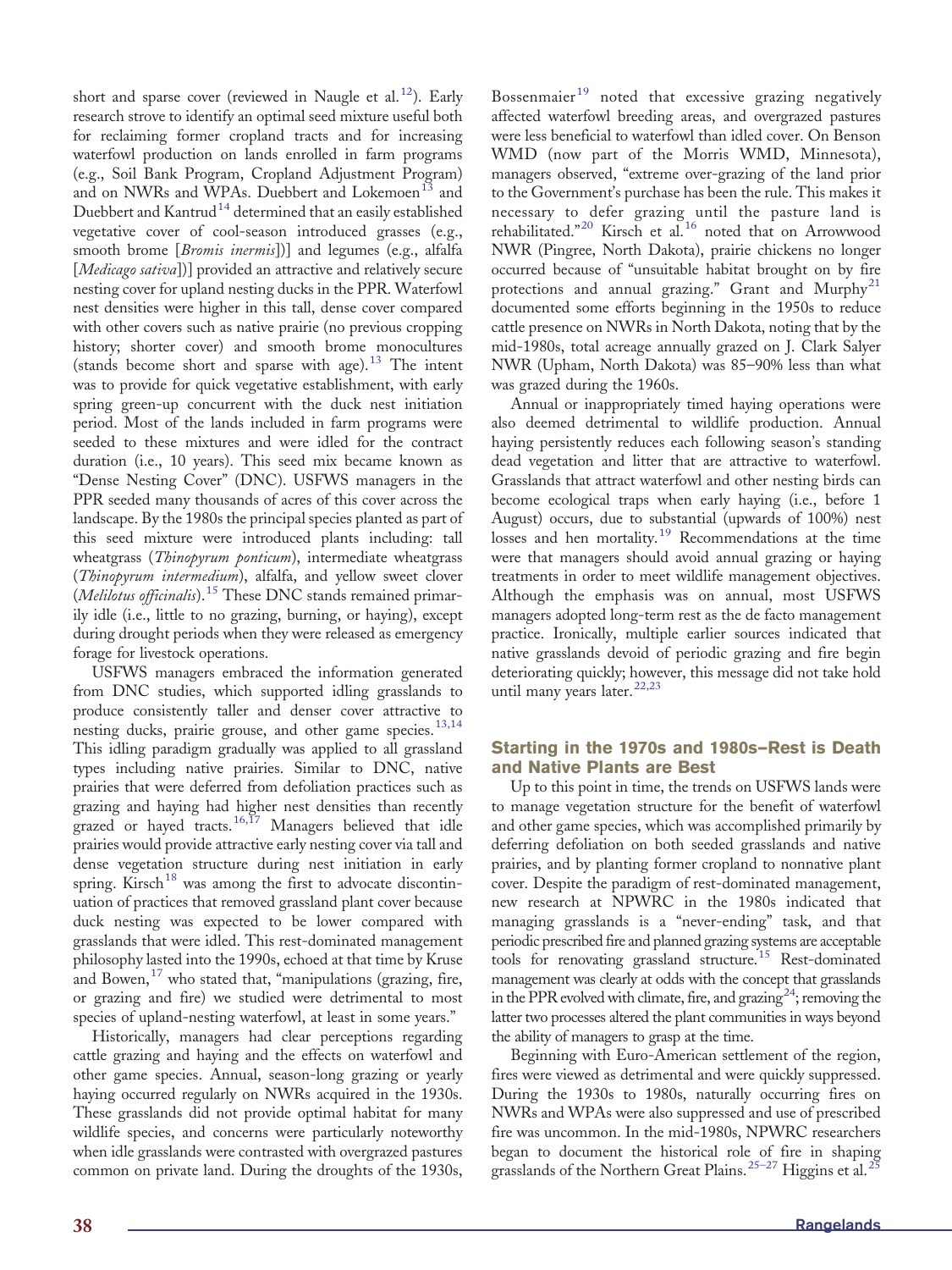established practical guidelines for implementing prescribed fire in grasslands. Prescribed fire gradually gained favor, especially as a tool for removing dead vegetation and stimulating grassland vigor. WMD managers in Minnesota began using prescribed fire in the mid-1970s using technical advice from NPWRC and others, and by the 1980s fire was a widely accepted management practice in the eastern part of the PPR. Karen Smith, Manager of Lostwood NWR (Kenmare, North Dakota), was among the first to use fire to manipulate plant species composition in grasslands. Smith demonstrated the utility of using fire to reduce and eventually reverse woody vegetation encroachment into grasslands. She also recognized the potential for using fire to address invasion of cool-season introduced plant species, while documenting fire effects on grassland songbirds and waterfowl[.](#page-6-0)<sup>[17,28](#page-6-0)</sup> Beginning in the 1990s, USFWS hired staff dedicated to prescribed fire (and in some situations wildfire suppression). Common objectives for burns on USFWS grasslands included increasing vigor of native plants and reducing invasive plants, woody plants, and litter[.](#page-6-0)<sup>[25](#page-6-0)</sup>

Grazing by bison and other wildlife prior to Euro-American settlement was a major driver of grassland function in the PPR[.](#page-6-0)<sup>[24](#page-6-0)</sup> As previously described, grazing on USFWS lands evolved from annual, season-long grazing at varying, but often light, stocking rates (1930–1960s) to limited prescribed grazing rates that were greatly reduced in scope and scale, used primarily to increase vegetation height and density for waterfowl and game production (1960–1990s). Idle USFWS lands also were seen as landscape-level mitigation for often severely overgrazed pastures widely occurring on private land. At the USFWS agency level, grazing and other practices (e.g., crop production, lumbering) were scrutinized because of compatibility concerns with the intended purposes of WPAs and NWRs. Overgrazing (especially on riparian habitats) and wildlife mortality due to collisions with f[ences](#page-6-0) were documented as primary concerns with grazing[.](#page-6-0)<sup>29–31</sup> Because there was no comparable effort to research grazing management on public lands in the PPR as there was for prescribed fire, alleviating such concerns proved challenging. During this period, USFWS managers remained cautious about grazing.

In their discussion of the waterfowl productivity values of  $DNC$ , Duebbert an[d](#page-6-0) Kantrud<sup>[14](#page-6-0)</sup> also noted that maintaining such cover requires periodic (i.e., 5–6 year intervals) manipulation (e.g., burning) and reseeding. If not maintained at appropriate intervals, DNC loses vigor, develops a thick litter layer, and becomes weed infested. The most productive stands of DNC are those that are reseeded approximately every 10 to 15 years[.](#page-6-0)<sup>[15](#page-6-0)</sup> By the mid-1970s interest grew in using native grasses as an alternative for reseeding former cropland[.](#page-6-0) Duebbert et al.<sup>[15](#page-6-0)</sup> provided instructions on seeding native grasses, and noted that once established, this mixture remains viable for waterfowl longer than DNC. Further, rejuvenating native mixtures can be accomplished through prescribed burning as opposed to the reseeding required for DNC. Typically, seed mixes consisted of 3 to 5 species of native grass cultivars. By the end of the 1990s, many managers

in the eastern part of the PPR were striving to harvest their own local grass seed for these mixes.

#### Starting in the 1990s—Ecological Integrity

Periodic and frequently reoccurring defoliation of USFWS-owned prairies did not become an accepted management philosophy until the 1990s and beyond. By the end of the 1990s the scientific community seemed to agree that continuously idling grasslands without periodic defolia-tion failed to address overall grassland integrity[.](#page-6-0)<sup>[12](#page-6-0)</sup> Also, legislation was added to formally note that ecosystem integrity and biological diversity are important goals for managing lands held in public trust[.](#page-6-0)<sup>[32,33](#page-6-0)</sup> The USFWS started hiring more biologists to advance science-based management on NWRs and WPAs. The USFWS biological staff officially began documenting the floristic composition of native prairies beginning in the early 2000s. Multiple studies documented changes in prairie plant and wildlife communities resulting from tree and shrub encroachment, cool-season introduced grass invasion (mainly smooth brome and Kentucky bluegrass [Poa pratensis]), and the reintroduction of fire and grazing. Researchers specifically noted the pitfalls of managing disturbance-dependent grasslands as relatively static, late-successional systems over the long-term[.](#page-6-0)<sup>[21,34](#page-6-0)</sup> The synchrony of these studies and numerous anecdotal observations heightened the concern about invasion of cool-season introduced grasses on USFWS prairies, ultimately prompting a Smooth Brome Summit in 2006 that was attended by USFWS staff, experts from other state and federal agencies, and university researchers. One outcome of the meeting was a project to survey all USFWS-owned native prairies across parts of Montana, North Dakota, and South Dakota. This "prairie inventory" documented significant invasions of smooth brome and Kentucky bluegrass on USFWS prairies (Fig. 2). Out of the more than 220,000 acres of prairies



Figure 2. Composition of U.S. Fish and Wildlife Service-owned native prairies (no cropping history) across northeastern Montana, North Dakota, and South Dakota. Over 220,000 acres were surveyed between 2004 and 2010. Native plants (native grass-forb) dominate less than 25%, whereas Kentucky bluegrass and smooth brome grass combined dominate greater than 50% of surveyed prairies (Todd Grant, U.S. Fish and Wildlife Service, J. Clark Salyer National Wildlife Refuge, unpublished data).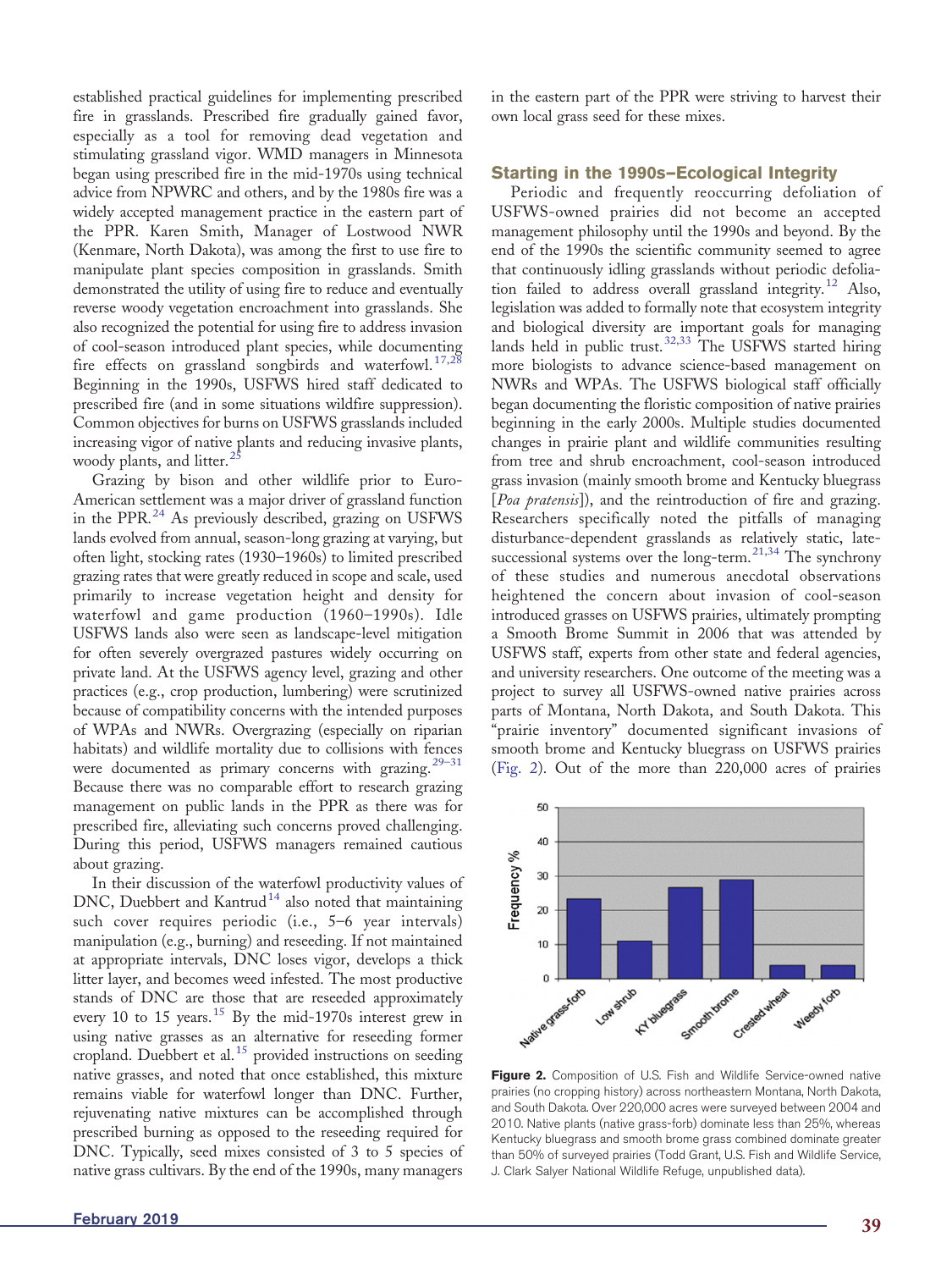

Figure 3. Annual means and trend in native plant composition across the Native Prairie Adaptive Management program area, after adjustment for other model parameters (climate, prior-year precipitation, treatment, and prior-year native prairie percentage). The average annual increase in the percent native prairie cover was 6.1%, with a 95% confidence interval (indicated by the gray shading in the figure) of 3.1-8.9% (Clint Moore, U.S. Geological Survey, Georgia Cooperative Fish and Wildlife Research Unit, unpublished data.).

surveyed, native plants dominated less than 25% of prairie composition, whereas smooth brome and Kentucky bluegrass dominated more than 50% of the composition (Todd Grant, unpublished data, August 2018). Although many factors contributed to this invasion, it is likely that long-term rest and, in some cases, season-long light grazing were two contributing factors[.](#page-6-0)<sup>[34](#page-6-0)</sup> Prompted by outcomes from this inventory, as well as other studies that noted potential compositional benefits achieved from grazing[,](#page-6-0)  $35$  perspectives on defoliation were changing. In a comparison of privately owned prairies to USFWS managed prairies, both Kentucky bluegrass and smooth brome were present; however, Kentucky bluegrass was the dominant invader on private lands (annual, season-long grazing), and smooth brome was the dominant invader on USFWS lands (rest-dominated). These data support the notion that smooth brome has some grazing sensitivity, lending to the concept that grazing could be a tool for reducing smooth brome[.](#page-6-0)<sup>[34](#page-6-0)</sup>

Results from the prairie inventory conducted on USFWS lands provided metrics relative to the scope and scale of coolseason introduced grass invasions and prompted USFWS staff to begin addressing this loss of natural biological diversity on USFWS prairies. The Native Prairie Adaptive Management initiative (NPAM) emerged as a comprehensive, long-term effort to evaluate strategies (e.g., burning and grazing) intended to reduce smooth brome and Kentucky bluegrass occurrences in USFWS native prairies. Participation in NPAM occurs throughout the PPR of Montana, North Dakota, South Dakota, and Minnesota, providing for an evaluation of management across a broad spectrum of physiographic and climatic gradients[.](#page-6-0)<sup>[36](#page-6-0)</sup> NPAM participants seek to maintain examples of high-quality prairies using strategies that are reasonable and cost effective. Intended to

serve as a model for managing all USFWS prairies in the region, NPAM may also benefit prairies held in private or other public ownership. Managers acknowledge that traditional prairie management has been neither issue driven nor process oriented. Using an adaptive management approach, NPAM seeks to address several primary questions about prairie management including: 1) what type and frequency of management to employ (e.g., rest, grazing, fire); 2) is restoration success affected by the dominant invader species (smooth brome or Kentucky bluegrass); 3) what is the influence of recent management (years since treatment and frequency of management); and 4) is the effectiveness of restoration modified by a threshold level of invasion? NPAM has been operational for 9 years, averaging about 120 management units per year. Prairies enrolled in NPAM show a slight increase in native plant composition as indicated in Figure 3. NPAM provided the impetus for USFWS staff to shift the paradigm to focus more on ecological integrity of prairies, primarily by utilizing fire and grazing to better recreate environmental disturbances from which native prairies evolved.

USFWS managers and biologists are also managing more ecologically when reseeding former croplands. Beginning in the late 1990s, there has been a shift away from nonnative plantings or native plantings composed of only a few grass species to planting more diverse, multiple species mixtures of native grasses, forbs, and small shrubs. Morris WMD (Morris, Minnesota), for example, first included forbs in their seed mixes in 1997, which were a combination of handharvested purple prairie clover (Dalea purpurea) and about 10 species of purchased native forb seed. Planting such a mixture (often called a "reconstruction") provides for a resilient grassland cover that reduces soil erosion and invasive species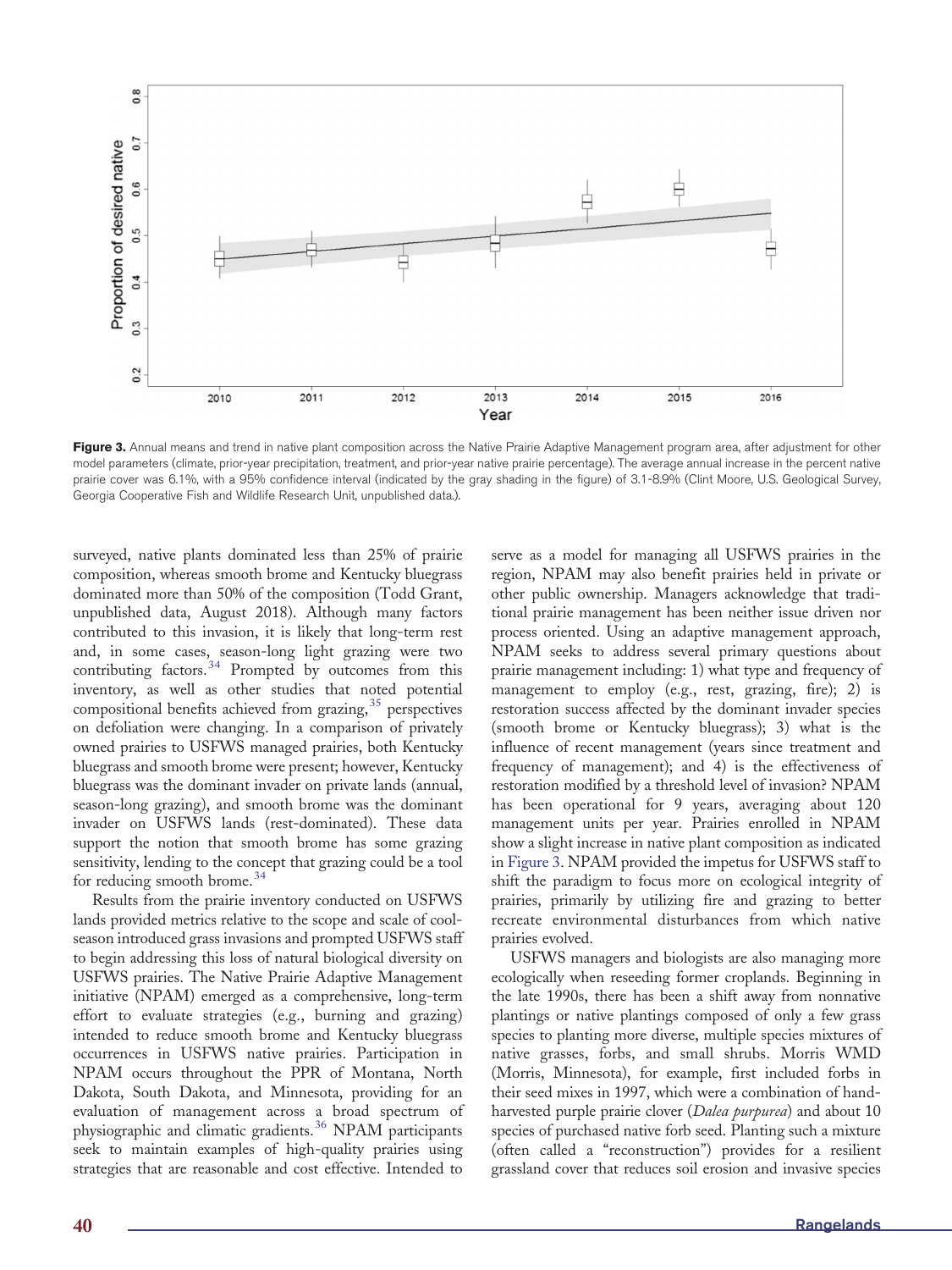<span id="page-5-0"></span>while creating habitat more suitable to a wider array of wildlife species. Prairie reconstructions do a better job of reestablishing important ecological processes such as the water cycle, energy flow, and nutrient cycling characteristic of grasslands[.](#page-6-0)<sup>[37](#page-6-0)</sup> Developing practices that best produce successful reconstructions is a relatively new area of study for USFWS lands in the PPR. Recent studies provide insights into reducing invasions by noxious weeds and cool-season introduced grasses[.](#page-6-0)<sup>[38](#page-6-0)-40</sup> The Prairie Reconstruction Initiative (PRI) was recently formed to explore ways to collaboratively collect and analyze reconstruction data across the Midwest. This group developed a database for land managers (USFWS and others) to record the steps being used to establish reconstructions (e.g., seedbed preparation methods, seeding mixes, seeding methods, etc[.](#page-7-0)).<sup>[41](#page-7-0)</sup> Eventually this collective information will be evaluated to ascertain which practices produce the most successful outcomes. Currently, nonnative plant mixtures such as DNC are rarely used by land managers, except where there might be concerns with salinity or excessively weedy areas that will require intensive herbicide use.

## 2000s and Beyond—Ecological Processes

USFWS land management perspectives in the PPR continue to evolve, primarily by better recognizing formative ecological processes that historically shaped the region's ecology. Managing for waterfowl will always be a priority for NWRs and WPAs in the PPR. Our management goals have evolved, to incorporate an explicit recognition of biological diversity and ecological integrity as opposed to managing habitats primarily to benefit a few wildlife species. A broader focus provides opportunities to not only improve waterfowl productivity over the long-term, but also to improve habitats for grassland songbirds, pollinators, and other native wildlife. As an example, where feasible, water control structures that were installed decades ago on NWRs are being removed to better allow for improved ecological functioning of certain wetland complexes. Also, a better understanding of biological diversity and ecological integrity is demonstrated by a recent study of grassland pollinators across USFWS lands in North Dakota and northeastern South Dakota. Kentucky bluegrass cover decreased the diversity of the butterfly community, primarily by reducing abundance of obligate grassland butterfly species[.](#page-7-0)<sup>[42](#page-7-0)</sup> This study also noted that grassland obligate butterflies (e.g., skippers) focused more on native forbs for nectaring as opposed to nonnative forbs such as yellow sweet clover and Canada thistle (Cirsium *arvense*)[.](#page-7-0)<sup>[42](#page-7-0)</sup> As privately owned native prairies continue to be converted to cropland or degraded by invasive plants, fragmentation, energy development, and climate change, USFWS and other publicly owned grasslands will remain critically important not only for wildlife use, but also for ecosystem services at the landscape level.

Effective science-based management of an ecologically diverse and disturbance-dependent ecosystem will continue to challenge USFWS managers well into the future. Declining budgets and staff, especially considering the large and widely scattered land base, will be an ongoing limitation for effective

diversity and ecological integrity. Collaborative, landscapescale programs like NPAM and PRI offer useful models to address the challenge, as they provide efficient frameworks for implementing science-based management. No matter how successful these programs become, cool-season introduced grass invasions will persist into the future. There are no silver bullets to bring back the pristine prairies that were commonplace 200 years ago, and land managers are uncertain about the level of success that can be achieved in reducing or reversing invasion of cool-season introduced grasses. Beyond ecological integrity, science is likely to focus more efforts into understanding ecological processes such as hydrology, nutrient cycling, and energy capture because changes in these processes are ultimately what drive changes in plant and animal populations documented on USFWS lands. Thus, the current goal of increasing native plant composition on USFWS grasslands becomes a natural byproduct of refined ecological process-oriented management. For example, an objective might be developed to reduce nitrogen in the soil by implementing multiple burn treatments. The overall management goal is to increase native plants, but under an ecological processes paradigm, the focus would be on the incremental steps to allow these processes to function as naturally as possible. This paradigm is completely dependent on a deeper understanding of the ecology of prairies, thereby enabling USFWS managers to tailor their expectations throughout the lengthy, intensive (frequent burning and grazing), and often uncertain restoration process.

implementation of management that is based on biological

## Acknowledgments

We would like to thank former and current USFWS staff for taking on the challenges of protecting and managing lands over the years in the Prairie Pothole Region. We specifically want to thank former USFWS employees, Harris Hoistad, Mike McEnroe, and William Schultze for providing background information relative to this manuscript.

The views expressed in this article are the authors' own and do not necessarily represent the views of the U.S. Fish and Wildlife Service.

#### References

- 1. BLUEMLE, J.P. 2000. The face of North Dakota. 3rd ed. Bismarck, ND, USA: North Dakota Geological Survey Educational Series 26, 210 p.
- 2. BATT, B.D., M.G. ANDERSON, C.D. ANDERSON, AND F.D. CASWELL. 1989. The use of prairie potholes by North American ducks. In: & van der Valk A, editor. Northern prairie wetlands. Ames, IA, USA: Iowa State University Press. p. 204-227.
- 3. SMITH, A.G., J.H. STOUDT, AND J.B. GOLLOP. 1964. Prairie potholes and marshes. In: & Linduska JP, editor. Waterfowl tomorrow. Washington, DC, USA: U.S. Government Printing Office. p. 39-50.
- 4. SAUER, J.R., J.E. HINES, J.E. FALLON, K.L. PARDIECK, D.J. ZIOLKOWSKI, AND W.A. LINK. 2014. The North American breeding bird survey, results and analysis 1966–2013. Version 01.30.2015. Laurel, Maryland, USA: U.S. Geological Survey, Patuxent Wildlife Research Center. Available at: [http://www.](http://www.mbr-pwrc.usgs.gov/bbs/bbs.html) [mbr-pwrc.usgs.gov/bbs/bbs.html](http://www.mbr-pwrc.usgs.gov/bbs/bbs.html). Accessed 20 August 2018.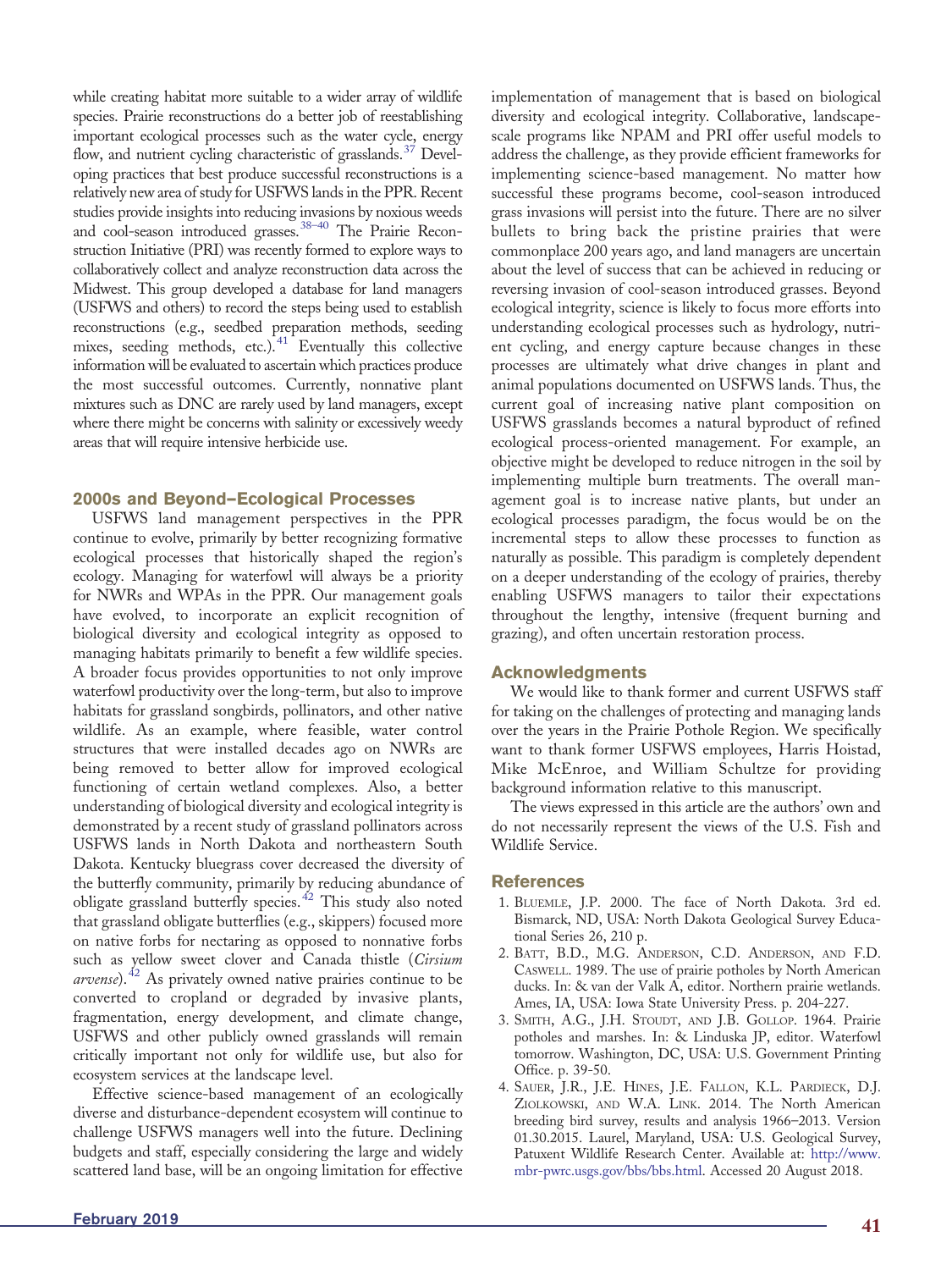- <span id="page-6-0"></span>5. SAMPSON, F.B., F.L. KNOPF, ANDW.R. OSTLIE. 2004. Great Plains ecosystems: past, present, and future. Wildlife Society Bulletin 32:6- 15.
- 6. U.S. FISH AND WILDLIFE SERVICE, 1962. Tewaukon National Wildlife Refuge Development Plan 1962-1971. Cayuga, ND, USA: U.S. Fish and Wildlife Service. 15 p.
- 7. GLEASON, R.A., N.H. EULISS, AND C.W. HOLMES. 2003. Sedimentation rates in the marshes of Sand Lake National Wildlife Refuge. Jamestown, ND, USA: U.S. Geological Survey Quick Response Report to the U.S. Fish and Wildlife Service. QR-F6-00-07. 27 p.
- 8. JOHNSON, W.C., B.V. MILLETT, T. GILMANOV, R.A. VOLDSETH, G.R. GUNTENSPERGEN, AND D.E. NAUGLE. 2005. Vulnerability of northern prairie wetlands to climate change. BioScience 55 (10):863-872.
- 9. KANTRUD, H.A., J.B. MILLAR, AND A.G. VAN DER VALK. 1989. Vegetation of wetlands of the prairie pothole region. In: & van der Valk A, editor. Northern Prairie wetlands. Ames, IA, USA: Iowa State University Press. p. 132-187.
- 10. TANGEN, B.A., M.K. LAUBHAN, AND R.A. GLEASON. 2014. Assessment of sediments in the riverine impoundments of national wildlife refuges in the Souris River Basin, North Dakota. U.S. Geological Survey Scientific Investigations Report 2014- 5018. p. 37. Available at: [https://pubs.usgs.gov/sir/2014/5018/](https://pubs.usgs.gov/sir/2014/5018/pdf/sir2014-5018.pdf) [pdf/sir2014-5018.pdf.](https://pubs.usgs.gov/sir/2014/5018/pdf/sir2014-5018.pdf) Accessed 20 August 2018.
- 11. AUSTIN, J.E., T.L. SHAFFER, L.D. IGL, D.H. JOHNSON, G.L. KRAPU, D.L. LARSON, L.D. MECH, D.M. MUSHET, AND M.A. SOVADA. 2017. Northern Prairie Wildlife Research Center celebrating 50 years of science. U.S. Geological Survey Circular 1434. 27 p. Available at: [https://doi.org/10.3133/cir1434](https://doi.org/). Accessed 20 August 2018.
- 12. NAUGLE, D.E., K.F. HIGGINS, AND K.K. BAKKER. 2000. A synthesis of the effects of upland management practices on waterfowl and other birds in the northern Great Plains of the U. S. and Canada. Wildlife Technical Report 1. Stevens Point, WI, USA: College of Natural Resources, University of Wisconsin-Stevens Point. 28 p.
- 13. DUEBBERT, H.F., AND J.T. LOKEMOEN. 1976. Duck nesting in fields of undisturbed grass-legume cover. Journal of Wildlife Management 40(1):39-49.
- 14. DUEBBERT, H.F., AND H.A. KANTRUD. 1974. Upland duck nesting related to land use and predator reduction. Journal of Wildlife Management 38(2):257-265.
- 15. DUEBBERT, H.F., E.T. JACOBSON, K.F. HIGGINS, AND E.B. PODOLL. 1981. Establishment of seeded grasslands for wildlife habitat in the prairie pothole region. Jamestown, ND, USA: U.S. Fish and Wildlife Service. Special Scientific Report No. 234 21 p.
- 16. KIRSCH, L.M., A.T. KLETT, AND H.W. MILLER. 1973. Land use and prairie grouse population relationships in North Dakota. Journal of Wildlife Management 37(4):449-453.
- 17. KRUSE, A.D., AND B.S. BOWEN. 1996. Effects of grazing and burning on densities and habitats of breeding ducks in North Dakota. Journal of Wildlife Management 60(2):233-246.
- 18. KIRSCH, L.M. 1969. Waterfowl production in relation to grazing. Journal of Wildlife Management 33:821-828.
- 19. BOSSENMAIER, E.F. 1964. Cows and cutter bars. In: & Linduska JP, editor. Waterfowl tomorrow. Washington, DC, USA: U.S. Government Printing Office. p. 627-634.
- 20. U.S. FISH AND WILDLIFE SERVICE, 1967. Annual narrative report, Benson Wetland Management District, January– December 1966. Benson, MN, USA: U.S. Fish and Wildlife Service. 53 p.
- 21. GRANT, T.A., AND R.K. MURPHY. 2005. Changes in woodland cover on prairie refuges in North Dakot, USA. Natural Areas Journal 25:359-368.
- 22. ANDERSON, K.L., C.E. OWENSBY, AND E.F. SMITH. 1970. Burning bluestem range. Journal of Range Management 12:81-92.
- 23. KIRSCH, L.M., AND A.D. KRUSE. 1973. Prairie fires and wildlife. Proceedings Tall Timbers Fire Ecology Conference, 12. . p. 289-303.
- 24. SEVERSON, K.E., AND C.H. SIEG. 2006. The nature of eastern North Dakota: pre-1880 historical ecology. Fargo, ND, USA: North Dakota State University, North Dakota Institute for Regional Studies. 308 p.
- 25. HIGGINS, K.F., A.D. KRUSE, AND J.L. PIEHL. 1989. Prescribed burning guidelines in the northern great plains. Brookings, SD, USA: U.S. Fish and Wildlife Service and South Dakota State University Cooperative Extension Service. 38 p.
- 26. HIGGINS, K.F. 1984. Lightning fires in North Dakota grasslands and the pine-savanna lands of South Dakota and Montana. Journal of Range Management 37:100-103.
- 27. HIGGINS, K.F. 1986. Interpretation and compendium of historical fire accounts in the northern Great Plains. Jamestown, ND, USA: U.S. Fish and Wildlife Service Resource Publication. 86 p.
- 28. MADDEN, E.M., A.J. HANSEN, AND R.K.MURPHY. 1999. Influence of prescribed fire history on habitat and abundance of passerine birds in northern mixed-grass prairie. Canadian Field-Naturalist 113:627-640.
- 29. COLEMAN, R.A., N. FULLER, J.P. MARZZONI, R. BERRY, J. DAVIS, D. ADAMS, D.G. YOUNG, R. FIRES, AND T. HUER. 1990. Report to the Director: a review of secondary uses occurring on national wildlife refuges. Washington, DC, USA: US Fish and Wildlife Service. 232 p.
- 30. KIRBY, R.E., J.K. RINGELMAN, AND R.S. SOJDA. 1992. Grazing on national wildlife refuges: do the needs outweigh the problems? Transactions of the North American Wildlife and Natural Resources Conference 57. p. 613-626.
- 31. STRASSMANN, B.I. 1987. Effects of cattle grazing and haying on wildlife conservation at National Wildlife Refuges in the United States. Environmental Management 11:35-44.
- 32. GERGELY, K., J.M. SCOTT, AND D. GOBLE. 2000. A new direction for the U.S. National Wildlife Refuges: the National Wildlife Refuge System Improvement Act of 1997. Natural Areas Journal 20:107-118.
- 33. U.S. FISH AND WILDLIFE SERVICE, 2001. Policy on maintaining the biological integrity, diversity, and environmental health of the National Wildlife Refuge System. Washington DC, USA: Division of Natural Resource Planning. 601 FW3. Available at: [https://www.](https://www.fws.gov/policy/601fw3.html.%20) [fws.gov/policy/601fw3.html](https://www.fws.gov/policy/601fw3.html.%20). Accessed 20 August 2018.
- 34. MURPHY, R.K., AND T.A. GRANT. 2005. Land management history and floristics in mixed-grass prairie, North Dakota, USA. Natural Areas Journal 25:351-358.
- 35. BROWN, D. 1997. Smooth brome (Bromus inermis Leyss.) in the foothills fescue grassland: stand characterization and the effects of cattle, sheep, mowing, glyphosate, and fire [M.S. thesis]. Edmonton, Alberta, Canada: University of Alberta, Edmonton, 136 p.
- 36. GRANT, T.A., B. FLANDERS-WANNER, T.L. SHAFFER, R.K. MURPHY, AND G.A. KNUTSEN. 2009. An emerging crisis across the northern prairie refuges: prevalence of invasive plants and a plan for adaptive management. Ecological Restoration 27(1):58-65.
- 37. DIXON, C., P. COMEAU, K. ASKEROOTH, J. NORLAND, AND K. SEDIVEC. 2017. Prairie reconstruction guidebook for North Dakota. Fargo, ND, USA: North Dakota State University Extension Report (1840). 32 p. Available at: [https://www.ag.](https://www.ag.ndsu.edu/publications/environment-natural-resources/prairie-reconstruction-guidebook-for-north-dakota/r1840.pdf) [ndsu.edu/publications/environment-natural-resources/prairie](https://www.ag.ndsu.edu/publications/environment-natural-resources/prairie-reconstruction-guidebook-for-north-dakota/r1840.pdf)[reconstruction-guidebook-for-north-dakota/r1840.pdf](https://www.ag.ndsu.edu/publications/environment-natural-resources/prairie-reconstruction-guidebook-for-north-dakota/r1840.pdf). Accessed 20 August 2018.
- 38. LARSON, D.L., J.B. BRIGHT, P. DROBNEY, J.L. LARSON, AND S. VACEK. 2017. Persistence of native and exotic plants 10 years after prairie reconstruction. Restoration Ecology 25(6):953-961.